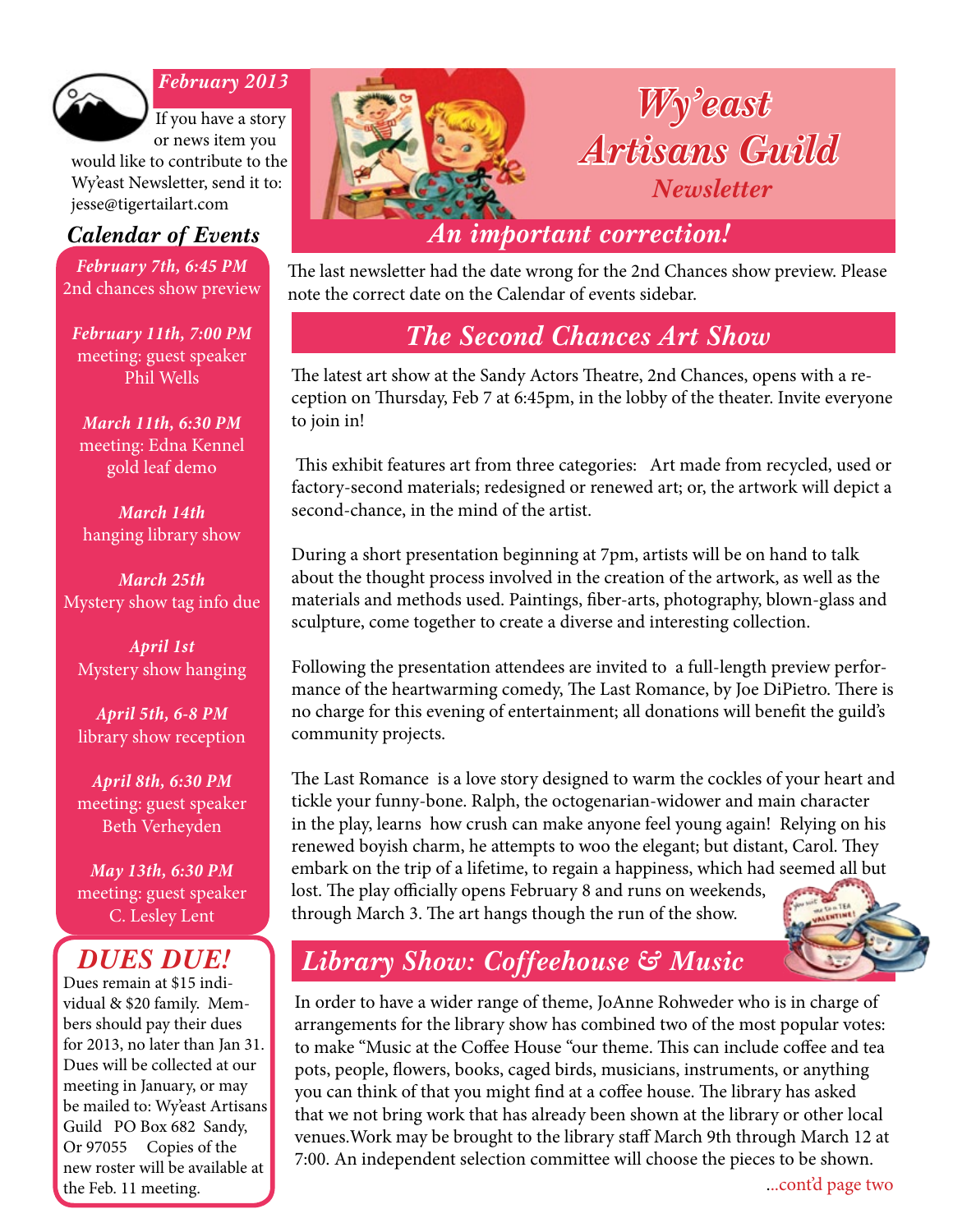# *Library Show: Coffeehouse & Music cont'd ...*

The reception will be during the First Friday event on April 5th, between 6:00 and 8:00. We will do our walk around during intermission, about 7:00. Please think of a few words to say about your work. The guild will once

again be supplying light refreshments—snacks and finger foods. The show will be hung March 14th and taken down May 5th. You can pick your work up at the library If you have questions or suggestions contact Joanne at the following: Phone: (503)668-6298 email: Treefarm21@

# *The January Meeting ideas*

During our first meeting of 2013, Ann Fenwick called for a renewed spirit of participation, calling for members to bring forth ideas for the coming year and thanked the members who have already volunteered to work on various teams for the coming year. Perhaps you would like to

participate in someway...Theme Show work, suggest and help with, Field Trips and Workshops, Solace In Silk or Kids Outreach projects? Do you have information on art opportunities to share?

Ellie Storlie brought a handmade sample of an invitation, suggesting members make personal invitation cards and give them to folks who may be interested in joining us. We could get together to create these one-of-a-kind creations, or simply make them at home; an interesting project. We can bring interest to our guild, pool our energy and build a sustaining synergy.

Ellie also presented an idea for a book writing project for next summer. We could write and illustrate a counting book for pre-school, K & 1st grade, with members collaborating on the writing, illustrating, editing and publishing. The resulting books and possibly CD's, stuffed animals or other items, would be given in exchange for donations to the Kids Outreach project. We may be able to secure a grant for the project.



# *Upcoming Meetings at a Glance...*

Friends and family are welcome to come so share the fun! And remember, there will be a nice door prize at each meeting!

February 11, 6:30 pm, program at 7pm.

Speaker: Phil Wells who lives on a small farm in Boring, will demonstrate cement board illustrations and castings with leaves and other natural materials and watercolors. He answers the question: What inspires me today? The membership roster will be available at the Feb. 11 meeting.

#### March 11, 6:30 pm

Our own fine water colorist, Edna Kennel, demonstrates how to use gold leaf to add sparkle and new life to your art work.

#### April 8, 6:30 pm

Beth Verheyden, well respected water color instructor, gets back to basics for all media, discussing critical elements and principals of design important in creating all subjects. She will offer fresh insights into how to make your art more enjoyable.

#### May 13, 6:30 pm

C. Lesley Lent, from Damascus , demonstrates

how to create incised pottery with multi colors to tell stories of the seasons. She will bring her pottery and explain how and where she gets inspirations for her designs.

#### November 11th GUILD ANNUAL MEETING

At 8pm the WAG Annual Members meeting will be held to elect members to our Board of Directors. The slate of candidates was set at the October meeting. Candidates for position #1(Bek)-for position #2 (Deb). position #3(Cheryl)



Ann Fenwick has announced that she and Lloyd Dewing will be moving to LaPine in February, so we wish them good luck and best wishes in their new home. We thank Ann for her participation in the Guild, as a member and Board member, as well as her efforts as the President. Lloyd, the seascape artist and our piano-man will need to find new artistic inspiration among the pines. Farewell friends...